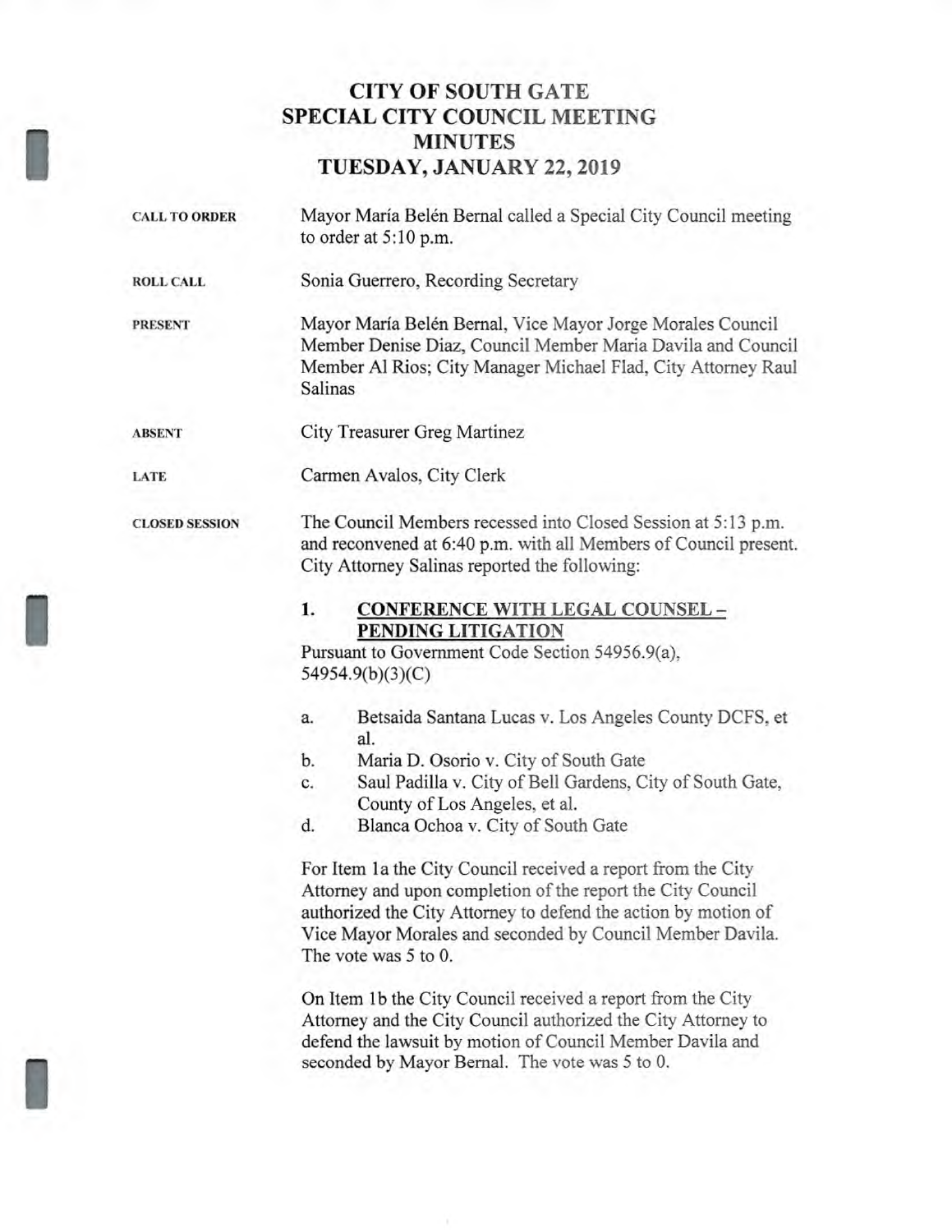#### **SPECIAL CITY COUNCIL MEETING MINUTES OF JANUARY 22, 2019**

For Item lc the City Council received a report from the City Attorney and the City Council authorized the defense of this claim by motion of Council Member Davila and seconded by Council Member Morales. The vote was 5 to 0.

Lastly, for Item ld after receiving a report from the City Attorney the City Council voted to deny the claim by motion of Council Member Rios and seconded by Mayor Bernal. The vote was 5 to 0.

#### **2. CONFERENCE WITH LEGAL COUNSEL - ANTICIPATED LITIGATION**

Pursuant to Government Code Section 54956.9(c)

One (1) - Potential Case

Outside the presence of the City Attorney to avoid any possible conflict of interest the City Council met with the City Manager and staff to discuss the possibility of bringing a claim against another agency. At this time the agency is not announced because the City is still contemplating whether or not to file litigation. After receiving a report and discussing the matter internally we have been advised by the City Manager that there was no reportable action.

# **3. CONFERENCE WITH LABOR NEGOTIATOR**

Pursuant to Government Code Section 54957.6

Agency Representation: Michael Flad, City Manager Unrepresented Employees: Top Management/Department **Directors** 

Hourly Employees

Employee Organizations: SGPMMA, SGMEA, SGPOA, SGPMA

The City Council received a number of reports by the City Manager with respect to ongoing negotiations involving several of the cities unions. The City Council provided guidance but there was no action taken in closed session.